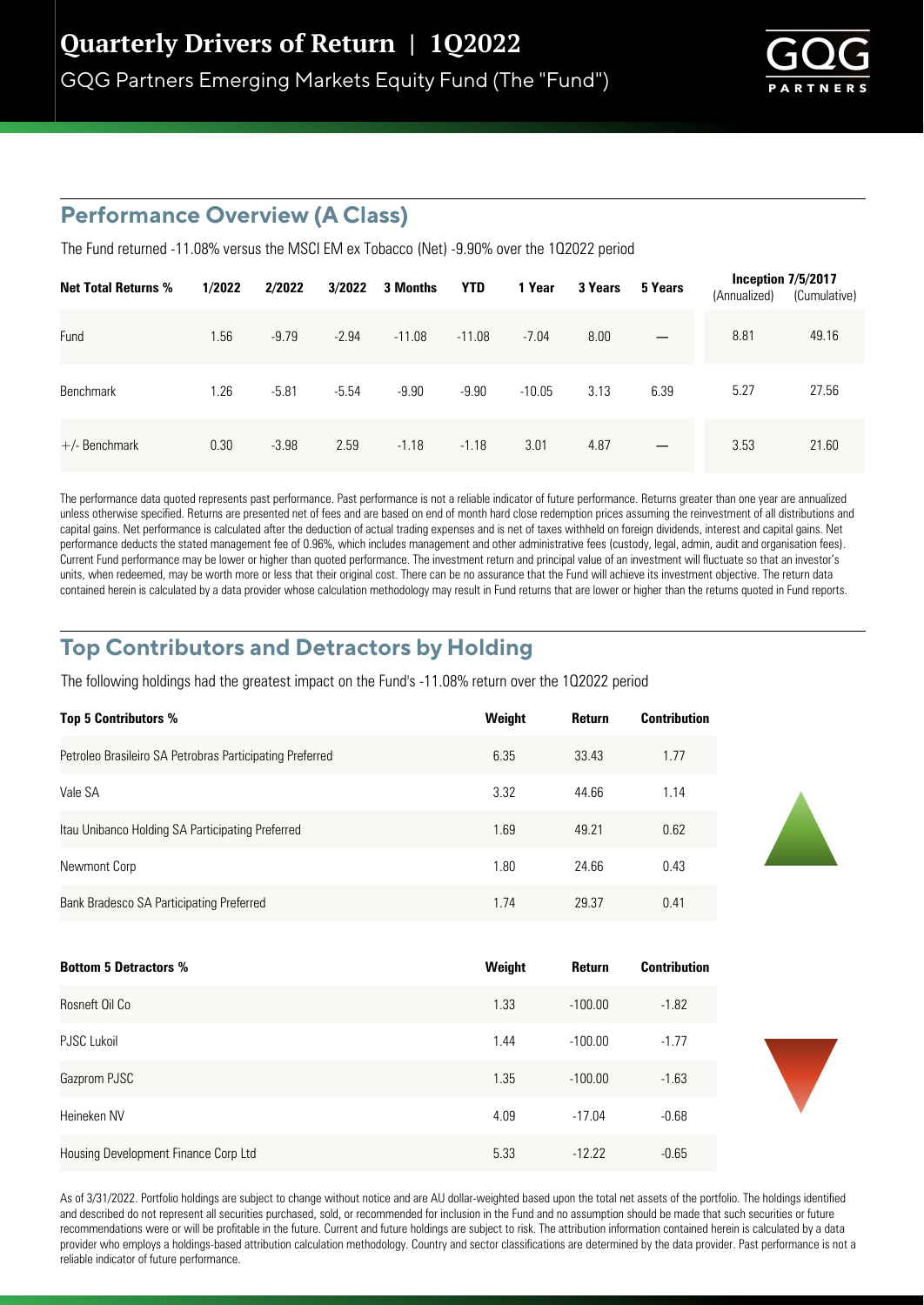

### **Active Return Attribution by Sector**

The following sectors were the quarter's largest relative contributors to the Fund's active return of -1.18%

| Top 5 Sectors %               | Fund<br>Weight | Bench<br>Weight | $+/-$<br>Weight | <b>Fund</b><br>Return | Bench<br><b>Return</b> | $+/-$<br><b>Return</b> | <b>Alloc</b><br><b>Effect</b> | <b>Select</b><br><b>Effect</b> | <b>Active</b><br><b>Return</b> |
|-------------------------------|----------------|-----------------|-----------------|-----------------------|------------------------|------------------------|-------------------------------|--------------------------------|--------------------------------|
| <b>Consumer Discretionary</b> | 0.20           | 12.82           | $-12.62$        | $-29.86$              | $-18.84$               | $-11.02$               | 1.30                          | $-0.11$                        | 1.19                           |
| Information Technology        | 18.73          | 22.11           | $-3.37$         | $-8.72$               | $-13.95$               | 5.24                   | 0.16                          | 0.85                           | 1.01                           |
| <b>Materials</b>              | 13.54          | 9.12            | 4.42            | 5.03                  | 4.67                   | 0.36                   | 0.60                          | 0.11                           | 0.71                           |
| <b>Communication Services</b> | 2.57           | 10.54           | $-7.98$         | $-10.69$              | $-15.04$               | 4.36                   | 0.53                          | 0.04                           | 0.57                           |
| <b>Health Care</b>            | 1.58           | 3.83            | $-2.25$         | 0.21                  | $-16.24$               | 16.46                  | 0.24                          | 0.20                           | 0.44                           |

| <b>Bottom 5 Sectors %</b> | <b>Fund</b><br>Weight | Bench<br>Weight | $+/-$<br>Weight | <b>Fund</b><br>Return | Bench<br>Return | $+/-$<br>Return | <b>Alloc</b><br><b>Effect</b> | <b>Select</b><br><b>Effect</b> | Active<br>Return |
|---------------------------|-----------------------|-----------------|-----------------|-----------------------|-----------------|-----------------|-------------------------------|--------------------------------|------------------|
| Energy                    | 21.52                 | 5.36            | 16.16           | $-12.61$              | $-6.60$         | $-6.01$         | 0.42                          | $-1.72$                        | $-1.30$          |
| <b>Financials</b>         | 27.14                 | 21.03           | 6.11            | $-3.72$               | 3.01            | $-6.73$         | 0.67                          | $-1.72$                        | $-1.04$          |
| <b>Consumer Staples</b>   | 13.02                 | 5.49            | 7.52            | $-13.29$              | $-10.44$        | $-2.85$         | $-0.11$                       | $-0.44$                        | $-0.56$          |
| <b>Industrials</b>        | 0.06                  | 5.18            | $-5.12$         | $-27.82$              | $-5.37$         | $-22.44$        | $-0.16$                       | $-0.02$                        | $-0.18$          |
| Utilities                 | 1.64                  | 2.43            | $-0.79$         | $-5.48$               | $-2.42$         | $-3.06$         | $-0.03$                       | $-0.09$                        | $-0.12$          |

# **Active Return Attribution by Country**

The following countries were the quarter's largest relative contributors to the Fund's active return of -1.18%

| Top 5 Countries %           | <b>Fund</b><br>Weight | Bench<br>Weight | $+/-$<br>Weight | <b>Fund</b><br>Return           | <b>Bench</b><br>Return | $+/-$<br>Return | <b>Alloc</b><br><b>Effect</b> | Select<br><b>Effect</b> | Active<br>Return |
|-----------------------------|-----------------------|-----------------|-----------------|---------------------------------|------------------------|-----------------|-------------------------------|-------------------------|------------------|
| Brazil                      | 13.10                 | 4.80            | 8.30            | 38.20                           | 31.56                  | 6.63            | 3.01                          | 0.34                    | 3.35             |
| China                       | 14.43                 | 31.08           | $-16.65$        | $-8.02$                         | $-16.71$               | 8.70            | 1.32                          | 1.47                    | 2.79             |
| India                       | 25.57                 | 12.59           | 12.98           | $-2.53$                         | $-4.96$                | 2.43            | 0.49                          | 0.58                    | 1.08             |
| <b>United States</b>        | 5.11                  |                 | 5.11            | 8.60                            |                        |                 | 0.80                          |                         | 0.80             |
| South Korea                 | 4.84                  | 12.34           | $-7.50$         | $-10.84$                        | $-12.49$               | 1.65            | 0.32                          | 0.09                    | 0.41             |
|                             | <b>Fund</b>           | <b>Bench</b>    | $+/-$           | <b>Fund</b>                     | <b>Bench</b>           | $+/-$           | <b>Alloc</b>                  | <b>Select</b>           | <b>Active</b>    |
| <b>Bottom 5 Countries %</b> | Weight                | Weight          | Weight          | Return                          | Return                 | <b>Return</b>   | <b>Effect</b>                 | <b>Effect</b>           | Return           |
| <b>Russian Federation</b>   | 6.63                  | 2.25            | 4.38            | $-99.71$                        | $-59.48$               | $-40.23$        | $-5.41$                       | 0.71                    | $-4.70$          |
| Saudi Arabia                |                       | 3.87            | $-3.87$         |                                 | 13.78                  |                 | $-0.75$                       |                         | $-0.75$          |
| South Africa                | 0.55                  | 3.65            | $-3.10$         | 21.64                           | 17.08                  | 4.55            | $-0.70$                       | 0.03                    | $-0.67$          |
| <b>Netherlands</b>          | 4.32                  |                 | 4.32            | $-20.26$                        |                        |                 | $-0.55$                       |                         | $-0.55$          |
| United Arab Emirates        |                       | 1.25            | $-1.25$         | $\hspace{0.1mm}-\hspace{0.1mm}$ | 17.49                  |                 | $-0.29$                       |                         | $-0.29$          |

As of 3/31/2022. Portfolio holdings are subject to change without notice and are AU dollar-weighted based upon the total net assets of the portfolio. The holdings identified and described do not represent all securities purchased, sold, or recommended for inclusion in the Fund and no assumption should be made that such securities or future recommendations were or will be profitable in the future. Current and future holdings are subject to risk. The attribution information contained herein is calculated by a data provider who employs a holdings-based attribution calculation methodology. Country and sector classifications are determined by the data provider. Past performance is not a reliable indicator of future performance.